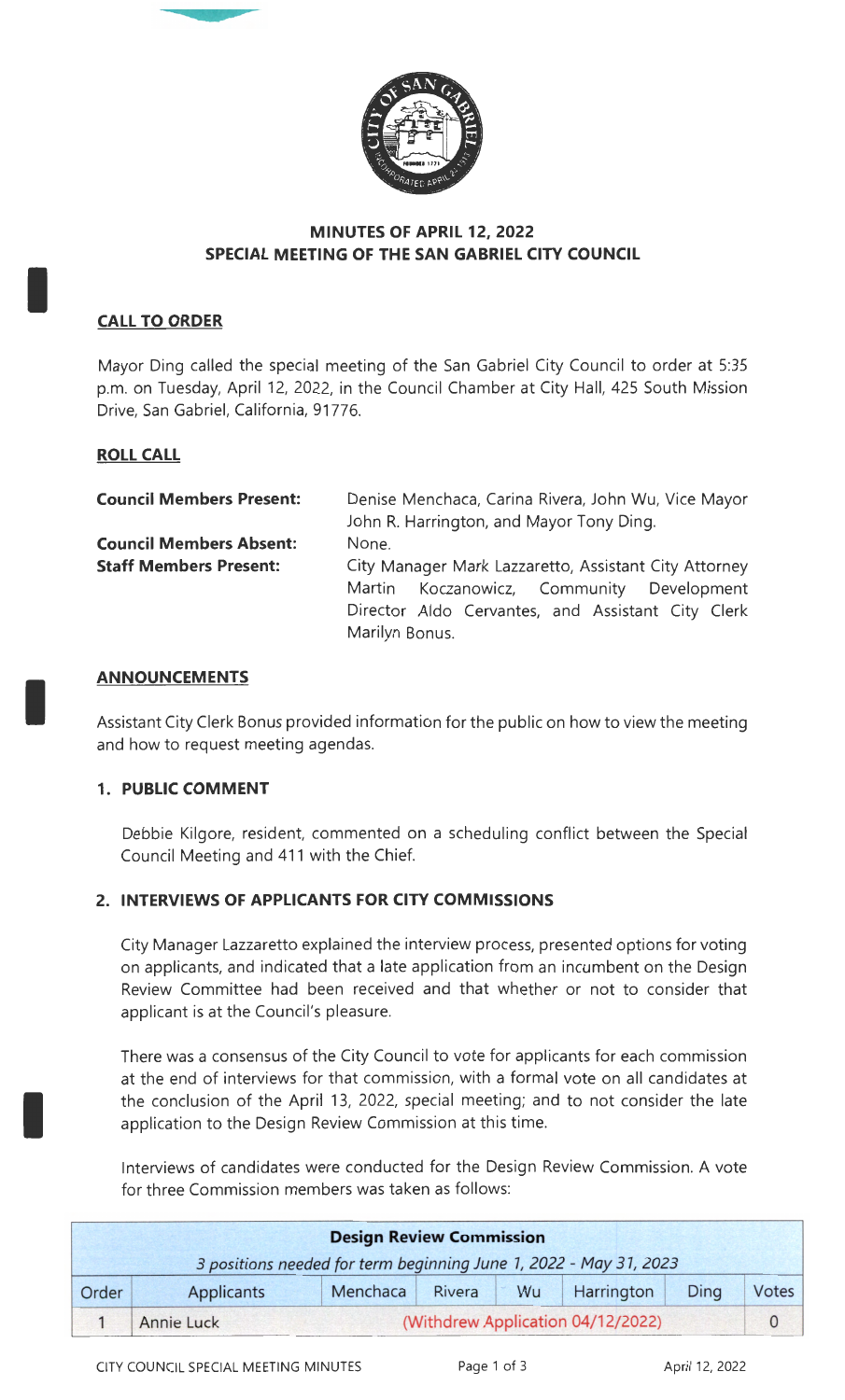| <b>Charles (Chuck) Myers</b> |  |  |  |
|------------------------------|--|--|--|
| Guillermo Lopez              |  |  |  |
| Nikorn Sae-Low               |  |  |  |

Charles Myers, Guillermo Lopez, and Nikorn Sae-Low were scheduled to be appointed to the Design Review Commission for two-year terms.

Interviews of candidates were conducted for the Historic Preservation and Cultural Resource Commission. A vote for four Commission members was taken, with the top two scoring candidates to be placed for two-year terms, and the next two for one-year terms, as follows:

| <b>Historic Preservation and Cultural Resource Commission</b><br><b>4 Positions needed</b> |                                                    |          |        |    |            |      |             |  |
|--------------------------------------------------------------------------------------------|----------------------------------------------------|----------|--------|----|------------|------|-------------|--|
| Order                                                                                      | <b>Applicants</b>                                  | Menchaca | Rivera | Wu | Harrington | Ding | Votes       |  |
|                                                                                            | Ramon Hernandez                                    |          |        |    |            |      | $\mathbf 0$ |  |
| $\overline{2}$                                                                             | (Withdrew Application 04/12/2022)<br>Jennifer Feng |          |        |    |            |      |             |  |
| 3                                                                                          | <b>Eric Weeks</b>                                  |          |        |    |            |      | 4           |  |
| $\overline{4}$                                                                             | Senya Lubisich                                     |          |        |    |            |      | 5           |  |
| 5                                                                                          | <b>Kyle DeVriendt</b>                              |          |        |    |            |      | 5           |  |
| 6                                                                                          | <b>Rodney Luck</b>                                 |          |        |    |            |      |             |  |
|                                                                                            | <b>Beatriz Mojarro</b>                             |          |        |    |            |      | 5           |  |

Senya Lubisich, Beatriz Mojarro, Kyle DeVriendt, and Eric Weeks were selected to be appointed to the Historic Preservation and Cultural Resource Commission. Eric Weeks was assigned for a one-year term.

Another vote was taken to determine which of the three top-scoring candidates would receive two-year terms as follows:

| <b>Historic Preservation and Cultural Resource Commission</b><br>2 positions needed for term beginning June 1, 2022 - May 31, 2024 |                                                    |          |        |    |            |      |                |  |
|------------------------------------------------------------------------------------------------------------------------------------|----------------------------------------------------|----------|--------|----|------------|------|----------------|--|
| Order                                                                                                                              | <b>Applicants</b>                                  | Menchaca | Rivera | Wu | Harrington | Ding | Votes          |  |
|                                                                                                                                    | Ramon Hernandez                                    |          |        |    |            |      | 0              |  |
| $\overline{2}$                                                                                                                     | (Withdrew Application 04/12/2022)<br>Jennifer Feng |          |        |    |            |      | 0              |  |
| 3                                                                                                                                  | <b>Eric Weeks</b>                                  |          |        |    |            |      | $\mathbf{0}$   |  |
| $\overline{4}$                                                                                                                     | Senya Lubisich                                     |          |        |    |            |      | 5              |  |
| 5                                                                                                                                  | Kyle DeVriendt                                     |          |        |    |            |      | $\overline{2}$ |  |
| 6                                                                                                                                  | <b>Rodney Luck</b>                                 |          |        |    |            |      | 0              |  |
|                                                                                                                                    | <b>Beatriz Mojarro</b>                             |          |        |    |            |      | 3              |  |

Senya Lubisich and Beatriz Mojarro were assigned two-year terms, and Kyle DeVriendt was assigned a one-year term.

# **RECESS AND RECONVENE**

I

I

I

The meeting was recessed at 8:15 P.M. and reconvened at 8:25 P.M. with all Council Members present.